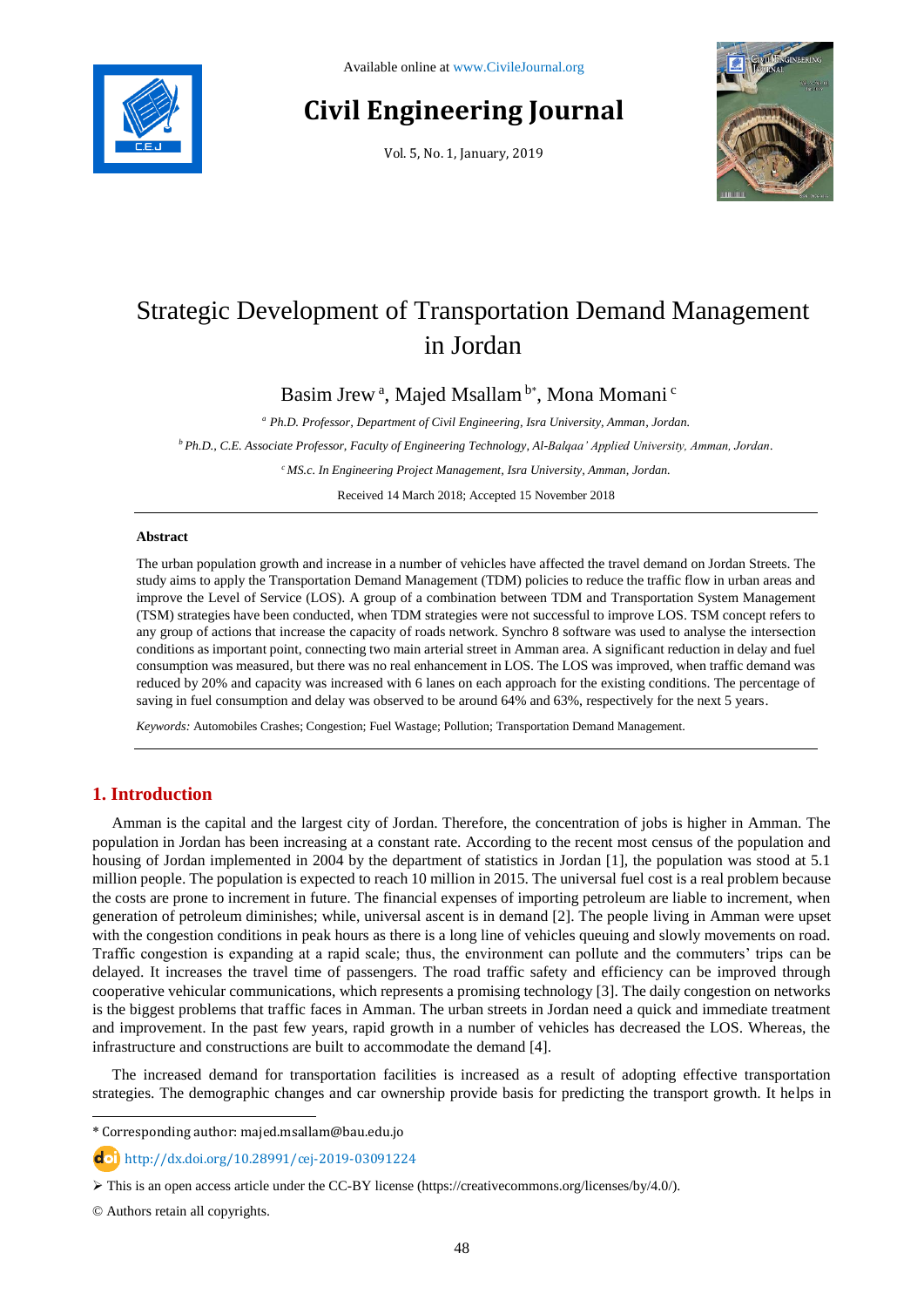providing road facilities for matching the transport growth. Recently, the traffic specialists have focused on managing the demand rather than managing the supply, while building new constructions. Travel Demand Management is an approach or activity that decreases the trip of vehicles or traffic volume for solving traffic congestion problems. This process is carried on by decreasing and restricting travel demand instead of increasing the transportation facilities. TDM refers to keep the capacity constant and reduce the demand or the strategies for managing the travel demand [5]. Thus, the study has combined the strategies between TDM and TSM to reduce traffic volume and increase the capacity on the high congested urban arterial streets, when the first strategy cannot be implemented for improving LOS.

The TDM has evolved as a policy to solve the problems related to growth and traffic congestion by restricting the travel demand. The demand cannot be fulfilled by providing an increased number of transportation facilities. TDM affects an individual's behaviour that presents alternative mobility options. TDM related programs are modelled on the basis of employer-based program that changes through the incorporation of specific performance objectives. The local ordinance law, individual firms, and means of conditions on development have mandated the TDM programs. It is important to study the concept of TDM and its benefits in the context of Jordan. The main objective of this study was to develop a strategy for decrease the traffic flow on urban areas instead of increasing the capacity by the implementation of TDM policies.

#### **2. Literature Review**

The existing roads and highways forming the TSM include the supply and demand sides. The supply side means changing the geometric design of the network and the transportation demand management means changing the users' utilization of roads [2]. Transportation System Management refers to any group of actions that mange transportation services and facilities for increasing the capacity of the roads network. The pedestrian facilities and improvements of traffic signals could represent effective TSM measures. Such measures increase the capacity on roads and decrease the vehicle delay. TSM is related to supply approach for increasing the performance of the system. A study conducted by Eikenberry et al. [6] examined the benefits as well as the challenges that enable and support sustainable modes of transportation. The results showed that making investments in sustainable transportation options are cost-effective. Comprehensive approach to TDM is made difficult as a result of approaches established for efficient transportation planning [6]. It can be accomplished through distinctive strategies; some of which incorporated traffic operation and control activities. Other strategies; like enhancing vehicle travel by special designation techniques would also be effective. In the Seattle downtown area, the studies have shown that the decrease in AM peak delay was noted when TDM strategies were applied for 152.849 vehicle-minutes. Figure 1 has described the results when the TDM measures were applied or not in Seattle on some route, with responding to delay performance measure. It also depicted the AM reducing delay in Seattle (U.S.A).

The need for options with respect to TDM strategies has been emphasized through the variations in employment patterns and commuting behaviours of the officials along the urban-rural spectrum [7]. Moreover, the decentralized work locations are not in favour of the labour workers as they focus on the traditional TDM strategies. It is important to utilize TDM policies for the reduction of traffic volume on roads. The Saudi government should take a proper care of public transportation system. A study by Sharif et al. [8] described the transportation system in Pakistan and narrated the two approaches of solving transportation congestion in it. In recent years, numerous strategies were applied in different countries of the world. Canada, Japan, and America are considered as good cases after application of TDM polices for reducing traffic volume [9]. The development of TDM strategies has a significant impact on reducing vehicle emissions and congestion. There are many reasons for the reduced usage of public transportation in Malaysia. The reasons included increase in income, fuel subsidies, population increment, and decentralization. The study has depicted how the citizens of Malaysia depend on the private motor vehicles; therefore, it led to huge increment in the number of vehicles including; motor cars, taxis, buses, motorcycles, and freight vehicles. Moreover, the transport related challenges including pollution, energy depletion, decline of public transport, environmental degradation, visual intrusion, and congestion have been experienced by the developing countries in particular [10].

Mahmood et al. [11] conducted a study in Bangladesh that focused on five strategies of TDM. The first one was to regulate the transit in large cities, like Dhaka. The old fleets were replaced with a new one, which had a double-decker or double buses as an immediate solution. Secondly, the traffic planners thought of using electrical buses or the buses powered with natural gas within five years. Thirdly, serious implementation of traffic rules and penalizing the violators was recommended. Fourthly, it depicts adjustment of the motor vehicles rules and application of heavier penalties. Lastly, it is concerned with development of a new network for the transportation demand [11]. According to The Driver and Vehicle Licensing Directorate in Jordan [12], the number of licensed cars in 2014 were about 1,331,563; and in 2015 about 1,336,667. The number of driving licenses was equal to 2,206,771. A study conducted by Hasnine et al. [13] adopted the concept of penetration rate, where a larger population is targeted. This provides an alternative approach to evaluate TDM strategy for its effective implementation. Table 1 has shown the evolution of population and vehicles between the years 1971 and 2014. It depicts that the rate of urbanization and car ownership in Jordan is increasing continuously. According to statistics from the Central Administration for traffic accidents, every 13<sup>th</sup> hours a person dies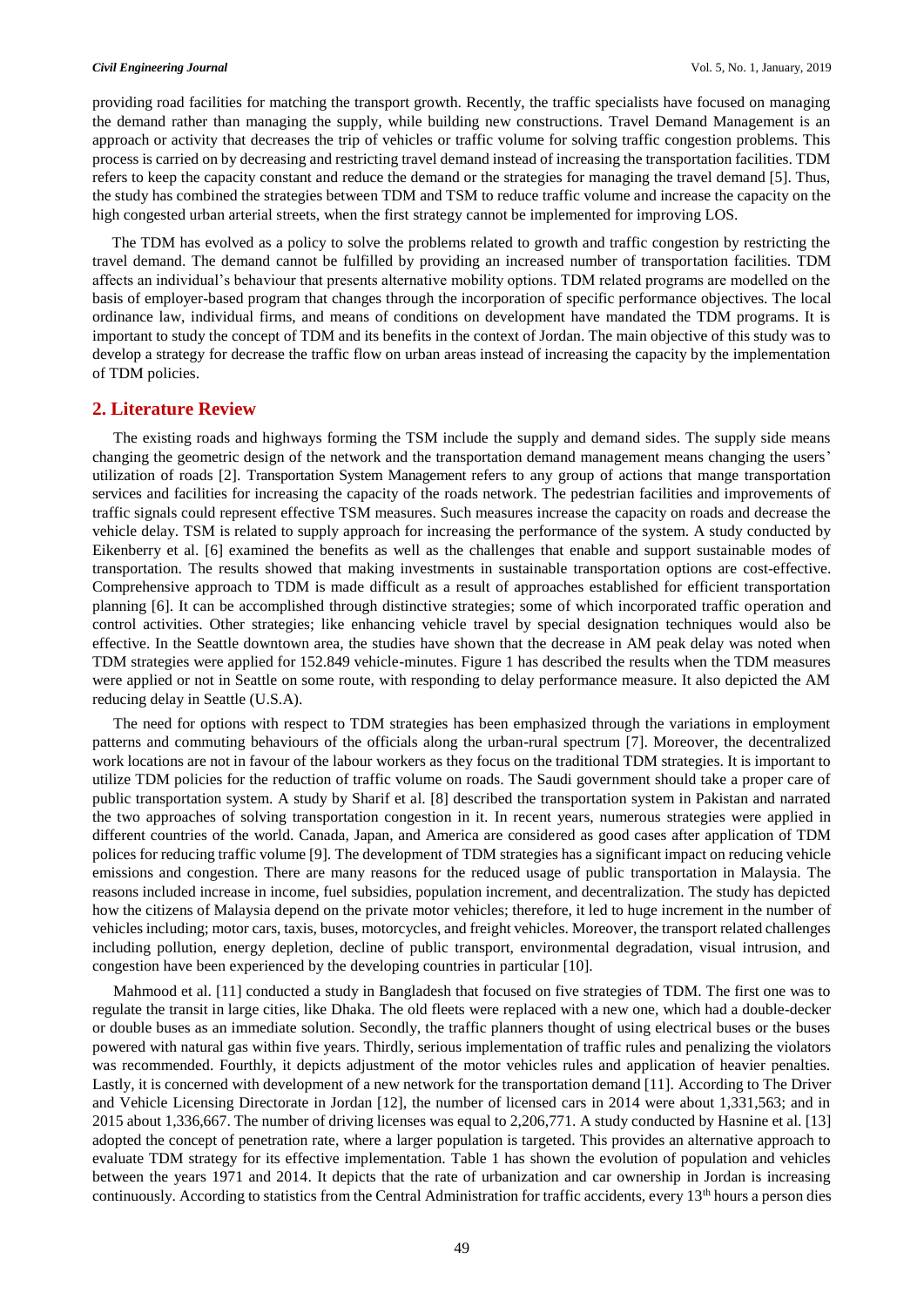because of an accident. The safety performance of roads in Jordan is declining continuously, while the number of fatalities has reached to 992 in 2007. Moreover, the increase in number of vehicles every year is likely to increase the number of fatalities to 1091 in 2022 [14]. Table 1 and Figure 2 have shown the growth of traffic since the last ten years.

According to a study conducted by alwrikat [15] the national days of urban transport meeting held in the ministry of transport on October 2015 has been discussed (Figure 3). The population of Amman is 3 million; and it is expected to rise about 6.4 million by 2025, which means the number of trips will increase from 6 million trips/day to reach to 12 million trips/day. There is 10.8% increase in the number of vehicles per year, and also 38% reduction in the fuel used in the traffic sector. Figure 3 has shown the percentage of private cars to be 34%. Special TDM measures have been taken in this study including; flexible office hours, compressed work week, etc. Results of the study have provided good understanding for TDM Policies. It has also provided a guidance to apply TDM policies and measure the effect of TDM on traffic system. Rahman and Al-Ahmadi [5] conducted a study for solving the transportation problems in Saudi Arabia by using TDM policies. TDM strategies are listed that can be implemented in Saudi Arabia; such as tele-working and E-government, electronic shopping, congestion and parking pricing, increased fuel pricing, preferential treatment of HOV, and using Light Rail Transit (LRT) [5]. The study emphasized on TDM strategies for solving problems, rather than the traditional transportation policies. The study has explained the meaning of TDM strategies and focused on the effect of TDM policies on car emissions and congestion.

| Year | <b>Registered vehicles</b> | <b>Population</b> | No. of vehicles per 100,000 inhabitants | <b>Vehicle ownership</b>     |
|------|----------------------------|-------------------|-----------------------------------------|------------------------------|
| 1971 | 26000                      | 1.5 million       | 1733.33                                 | vehicle for every 58 persons |
| 2014 | 1331563                    | 6.675 million     | 19948.51                                | vehicle for every 5 persons  |

**Table 1. The evolution of population and vehicles through (1971-2014)**



**Figure 1. AM reducing delay on some route in Seattle (U.S.A)**



**Figure 2. The growth rate of traffic volume in last 10 years. (With 7.8% growth rate) (The Jordanian Traffic Institute conference, 2015)**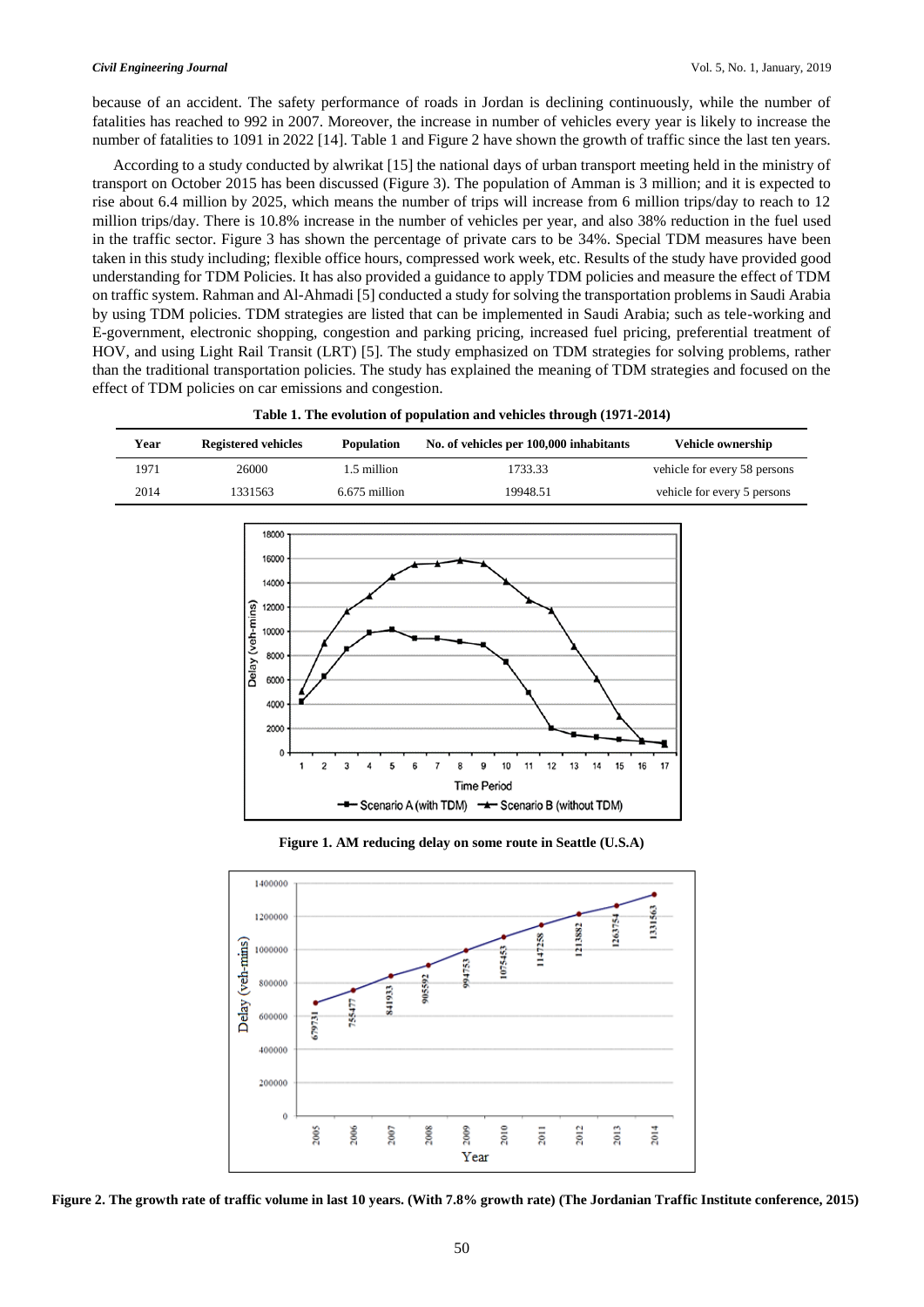

**Figure 3. The population growth in Amman Jordan**

## **3. The Case Study**

The HCM-2010 has described six elements of the roadway network. These elements include point, segments, facilities, corridors, areas, and systems from smallest to largest. The case study selected in this study is based on a typical signalized intersection in Amman urban area. The intersection is a point on the urban street; therefore, it has been taken as a case study. Al-Bnayat intersection has been selected as a case study throughout the observation on Google Earth Application [17] as presented in Figure 4. The figure clearly shows that majority of the transport (34%) comprised on private or shared transportation. Whereas, minority (1%) included pick up vans and trucks.



**Figure 4. Al-Bnayat Intersection (Source: The Traffic Control Centre)** 

The selected intersection is Al-Bnayat intersection is located at Al-muqabalen region consisting of Al-Hurriah Street and Al-Quds Street. It has four major urban arterials streets including Al-Hurriah Street, Al-Quds Street, Abu-Baker Street, and airport road. Airport Street serve four universities and the passengers of Queen Alia International Airport connecting the commuters with Abdoun region in Amman. The intersection is located at Jordan Customs, which create heavy traffic volumes of passenger cars and heavy trucks each day. The surrounding area of the intersection is very important because it is located on heavy traffic Arterial Street and is surrounded with many important areas; like Airport Street. The data was provided by visiting the centre to determine the traffic volumes from the centre data base and monitoring the cameras at the centre. Some photos and videos were taken from the centre for the intersection. The traffic volume of each approach was collected every 60 minutes and every 15 minutes to calculate the PHF. The signalization conditions included the cycle length and the phases for each approach. The geometric conditions were determined from the field measurements.

## **4. Methodology**

#### **4.1. Data Collection**

The data collection has been conducted through survey form and the questionnaire distribution. The statistical analysis was conducted through SPSS version 20. The analysis of questionnaire was validated by a group panel of specialists in transportation sector. The traffic condition data has been included to illustrate information about the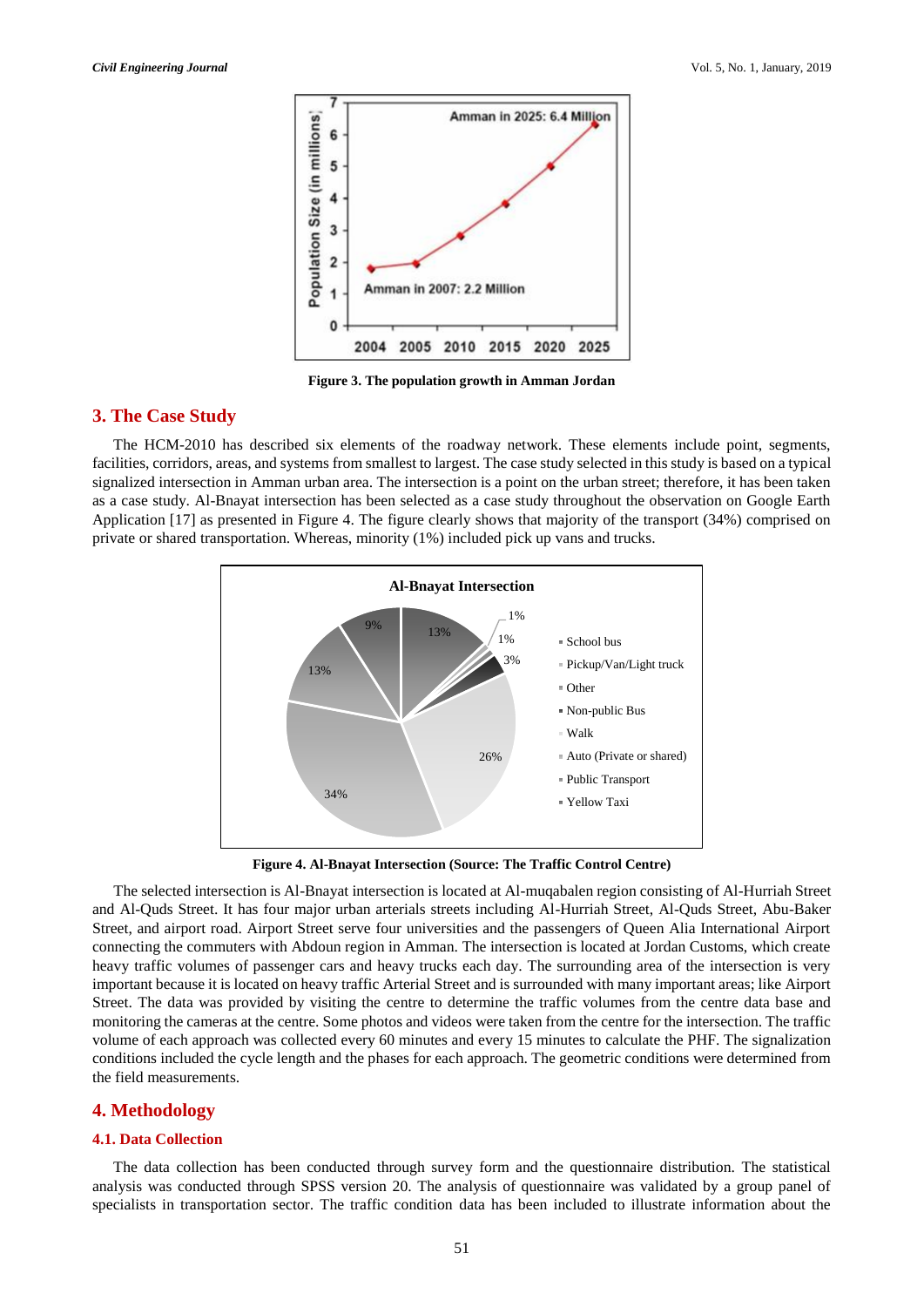selected signalized intersection on an urban street in Amman, which signalize geometric conditions as a case study. The data collection required for analysis and evaluation was gathered from many sources. The first one comprised the questionnaire survey carried from the traffic and transportation engineers. The second source was from the Traffic Control Center at Amman Municipality Transportation. The third part was the expert panel that is a group of professionals in traffic area including, academics and managers from different universities and institutions in Jordan. The group of 17 experts conducted the survey form and validated the questionnaire. The questionnaire was designed on the basis of various studies mentioned in the literature review. The questionnaire was written in an easy language to be understood by the respondents. An Arabic form was also designed for decreasing the time of the interview. The questionnaire form was divided into three sections. The first part was having 19 TDM strategies, and the second part included 16 TDM and TSM strategies.

The participants gave answers to the general questions. The questionnaire was constructed in Likert scale and required the total population size; including 858 traffic and highway engineers. The reason of selecting this population size was because the study is concentrated in a special issue, which cannot understand from other group of the society in Jordan. The population size was determined from the Jordan Engineers Association. A sample design is an important step to obtain a sample from a given population [16]. Sample design was estimated before the data was collected. About 50% of the population size was selected randomly for the questionnaires.

The respondents to the questionnaire were 251, which means that more than 25% of the total population were respondents. The questionnaire was distributed to several government institutions and private companies. Majority of respondents were highway and traffic engineers, employers, and managers. The survey was conducted electronically via a link to an online survey and also through face to face interview, which lasted about 15 minutes. A total of 410 questionnaires were distributed, but only 251 had been fully recovered. The questionnaire was mainly distributed by face to face interview to traffic specialists and highway engineers at Greater Amman Municipality and the Ministry of Public Works at government sector. It was also distributed among the employees, working at private companies. The questionnaire was distributed to academics in many Jordanian universities. A group of specialists at the second monthly meeting held in The Jordanian Association for the prevention of traffic accidents also answered the questionnaire. The details about distributing the questionnaire has been presented in Table 2.

|                |                                                                   | Sent |               |     | <b>Received</b> | <b>Response</b> | Way of              |
|----------------|-------------------------------------------------------------------|------|---------------|-----|-----------------|-----------------|---------------------|
|                | <b>The Organization</b>                                           | No.  | $\frac{0}{0}$ | No. | $\frac{0}{0}$   | Rate %          | <b>Distribution</b> |
|                | Greater Amman Municipality                                        | 52   | 12.7          | 35  | 13.9            | 67              | Interview           |
| $\overline{c}$ | Ministry of Public Works                                          | 65   | 15.9          | 56  | 22.3            | 86              | Interview           |
| 3              | <b>Private Companies</b>                                          | 30   | 7.3           | 23  | 9.2             | 77              | Interview           |
| 4              | Academics at Universities                                         | 34   | 8.3           | 23  | 9.2             | 67              | Interview           |
| 5              | The Jordanian Association for the prevention of traffic accidents | 29   | 7             | 27  | 10.8            | 93              | Interview           |
| 6              | Via e-mail                                                        | 200  | 48.8          | 87  | 34.6            | 44              | Internet            |
|                | Total                                                             | 410  | 100           | 251 | 100             | $61\%$ *        |                     |

**Table 2. Summary of distribution and respondents**

\*The table shows that 61% of the sending questionnaires are received which is more than the median level and it considered acceptable statistically.

#### **4.2. Analysis of Data**

The Statistical Package for Social Sciences (SPSS) version 20.0 was used to analyse the data. After contacting with a specialist in statistics issues, some results were related with reliability statistics, mean scores, one-sample t-test, and the one-way analysis of variance (ANOVA test). The statistics analysis was done twice; at first for the second part of the questionnaire, which was related to the strategies that reduce the traffic demand on the high congested urban arterial streets. At second, the analysis was done for the third part of the questionnaire, which included the strategies that relate to a combination between reducing the traffic volume and increasing the capacity on the high congested urban arterial streets. Cronbach's Alpha was developed by Lee Cronbach in 1951. It is an imperative concept to evaluate the questionnaires, and it validates the accuracy of the information. It ought to be noticed that the reliability of an instrument is nearly connected with its validity. Cronbach's Alpha is an index of reliability, where the reliability is defined as the correlation of test with itself. Its value is a numbered between 0 and 1. The acceptable numerical values of alpha are ranging from 0.7 to 0.95, depending on the nature of the study [16]. This part of the questionnaire included 19 strategies that decreased the traffic demand on urban roads. The congestion charging strategies was not conducted in this study. A survey was conducted in the public acceptance of congestion charging and road pricing measures according to a study by Jadaan et al. (2013). It was found that a 45% of respondents rejected the pricing policies at Jordanian roads. The (TDM) strategies mentioned in the questionnaire that reduce the traffic demand on high congested urban streets were as follows: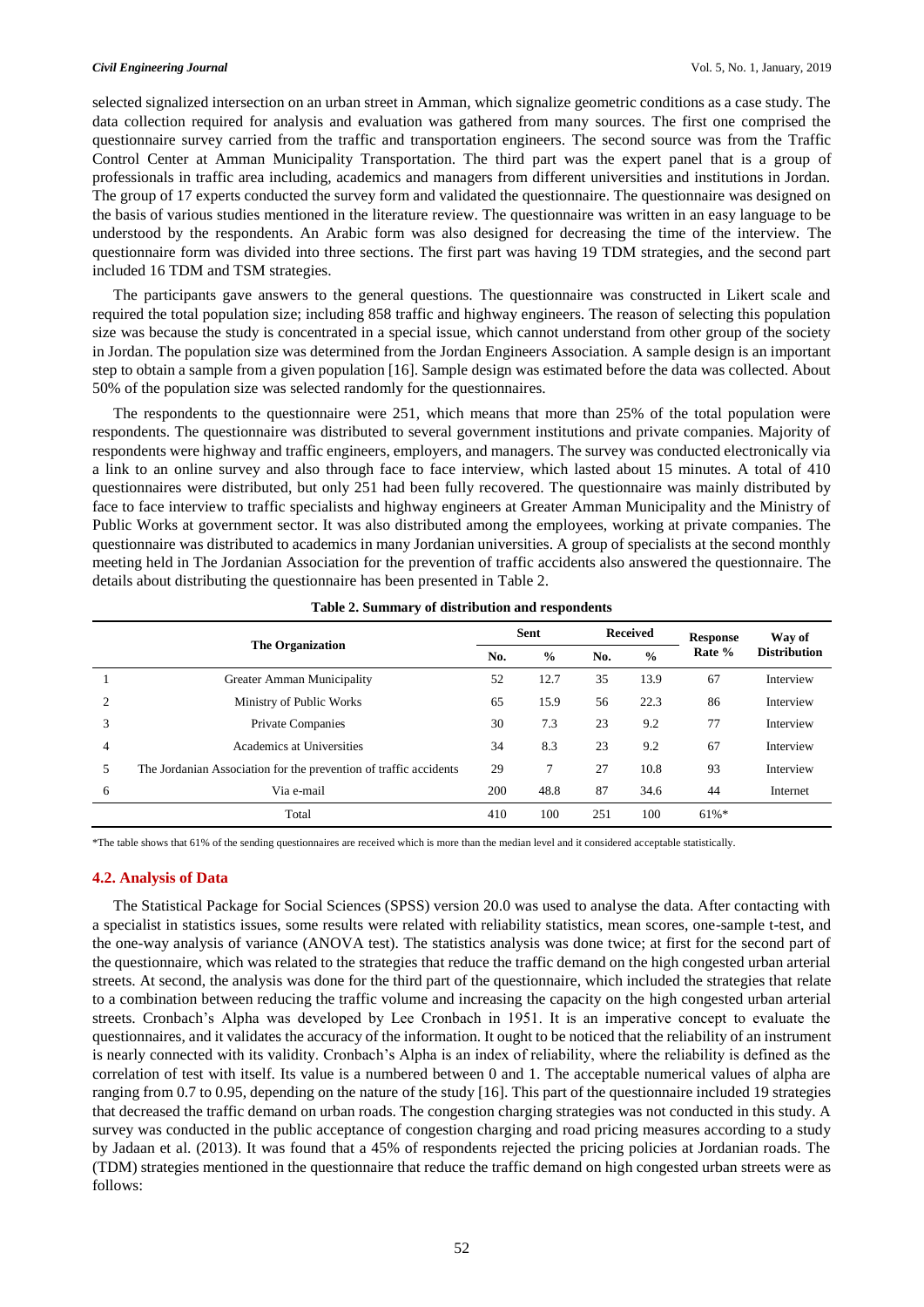- Encourage the culture of transportation in groups and work using a single private car with 2- 4 passengers (Carpooling).
- Encourage using medium-sized car with 5 to 8 passengers (Vanpooling).
- Encourage using medium-sized of public and private buses with 10 to 20 passengers.
- Encourage using large public transportation buses with 20 to 40 passengers.
- The vehicles were contained by the official, semi-official institutions, and private sector.
- Provide financial incentives for employees and workers who are used the vehicles.
- Prohibit street parking on Main Street through the Coordination between the Ministry of Transportation, the Greater Amman Municipality, the Public Security, and the Traffic Department.
- Identify special lanes on both sides of the main streets for using by vehicles, after prohibition of street parking (HOVL).
- Allow street parking on the minor streets that are connected with the main streets.
- Develop an off-street parking lot with low prices and with distances of no more than 0.5 km along the sides of the main streets.
- Construct a multi-story building for parking (Parking Garage) with a distance of  $1 2$  km along the main streets.
- Encourage electronic work at home (On-line working or tele-working) with a rate of 10-20% of the workers at the departments and institutions in the private sector.
- Provide by low a special parking lot or parking garage for the entire government department and the private sector such as shopping centres, malls, schools, and universities.
- Encourage and activate the electronic service via the Internet or text messages (SMS) and the complete transactions of the citizens without personal interview, including the payment of taxes or bills.
- Send service instructions have been provided to all employees and workers posted on social media.
- Encourage on-line shopping or tele-shopping with special Delivery Service. (Delivery to home).
- Encourage using the coordinated mobility by using car first and then moving to the public transportation, by creating a parking at the beginning and the end of the transfer lines (Park and Ride).
- Using (odd even) system for a privet car only that allows cars ending in odd or even numbers for moving between day and other day (except taxis, public car, and buses).
- Development of legislation before planning for construction of any building that has to be constructed.

 Cranach's Alpha value of these 19 strategies was 0.748, which is acceptable as it is above 0.7. The reliability level is achieved and the data can be used for further analysis. Another part of the questionnaire included 16 strategies that increase capacity and reduce the traffic demand on urban streets are as follows;

- Re-marking the main streets after using exclusively (HOVL).
- Remove Medians Island in main streets and replace it with yellow parallel lines or iron barriers.
- Increase the number of lanes by reducing the lane width to the limit of the specifications from 2 to 3 lanes or from 3 to 4 lanes in each direction of main streets.
- Prohibit moving the trucks in main streets during peak traffic periods and allow them to drive only during the evening periods to deliver the services.
- The routine maintenance work on the main streets must be during off-peak period and preferably in the evening time.
- The cycle length of the traffic signals was redesigned by using updated software based on the annual future growth of traffic density.
- Evaluate and improve the level of service (LOS) on the signalized and un-signalized intersections on main streets within LOS- C or LOC- D.
- Construct tunnels and bridges on the intersections including roundabout described in case when the level of service is not improved at LOS-E or LOS- F.
- A traffic signal is required with companions of the bridges and tunnels.
- Using of Intelligent Transport Systems Technology (ITS) on the main streets such as directional electronics signs guide the drivers in case of an accident, incidents, or bottlenecks redirection.
- Placing electronic sensors on the public transportation buses to increase the permitted green time of the traffic signals when approaching the intersection.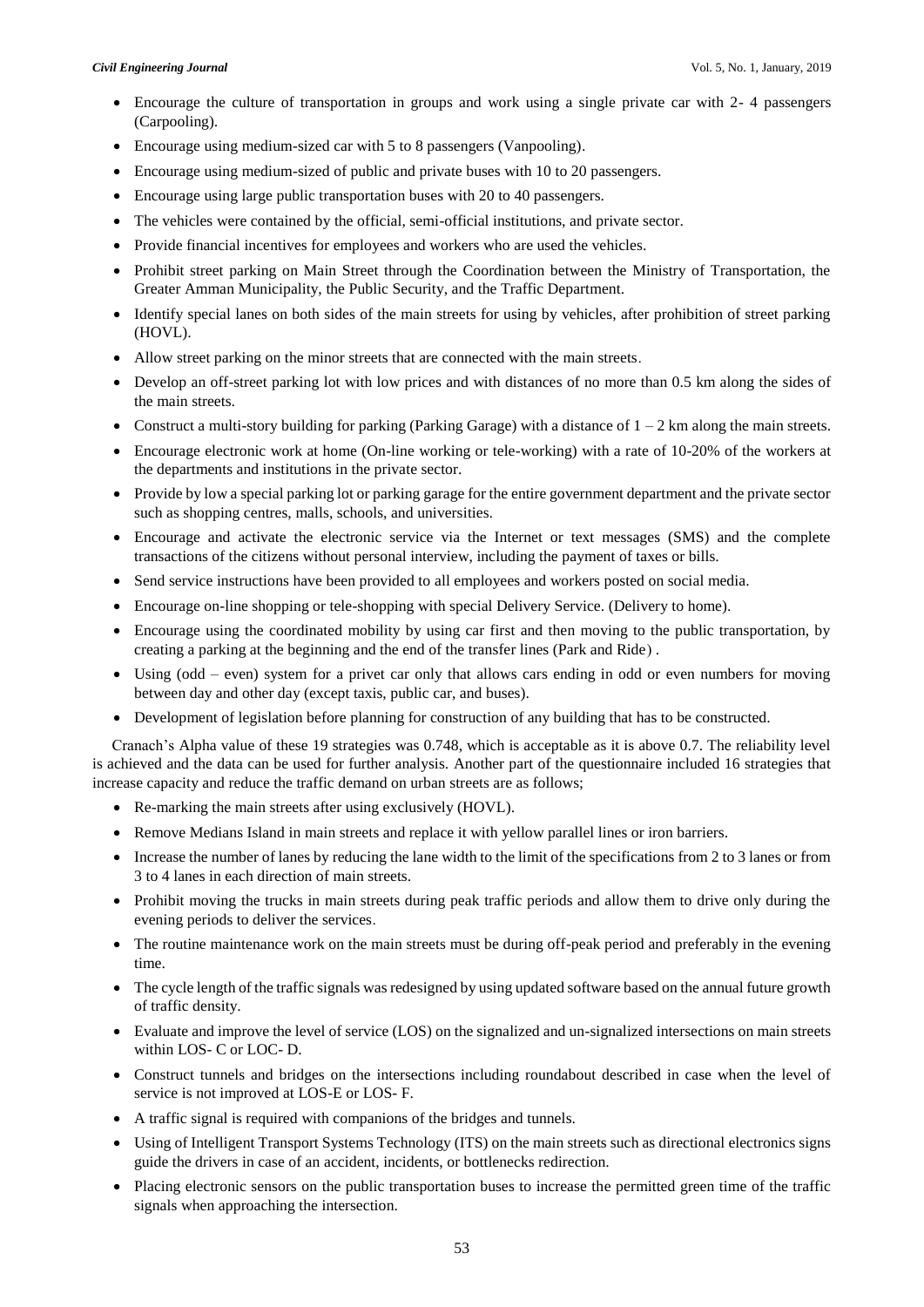- Enforce the pedestrians to cross the main street through cross walk at the traffic signals or through pedestrian bridges that must be developed between the intersections.
- Improve traffic flow on some of the high congested main streets by applying the one-direction flow.
- Establish a legislation for the (Highway and traffic safety improvement programs) to reduce the accidents and the bottlenecks.
- Monitoring cameras need to be used for obeying the speed limit and follow driving rules to prevent any violations from the aggressive drivers which may reduce the capacity of the main street.
- Using the updated applications of information technology in traffic management and improve the traffic control divisions in Amman municipality.
- The Cronbach's Alpha value of these 16 strategies was 0.858. This value is acceptable because it is above 0.7.
- It was found that the strategy number 13 (Provide by law a special parking lot or parking garage) and the strategy number 14 (Encourage and activate the electronic service via the Internet or text messages) have the highest level of public acceptance (Table 3). The strategy number 18 (The odd - even strategy) has the lowest level of public acceptance.

| No. of strategy | N   | Mean | Std. Deviation | <b>Scores</b> | Rank           |
|-----------------|-----|------|----------------|---------------|----------------|
| $\mathbf{1}$    | 251 | 4.02 | 0.885          | Very High     | 7              |
| $\overline{2}$  | 251 | 3.81 | 0.930          | High          | $\overline{4}$ |
| 3               | 251 | 3.97 | 0.986          | High          | 6              |
| $\overline{4}$  | 251 | 3.80 | 1.114          | High          | 3              |
| 5               | 251 | 4.36 | 0.839          | Very High     | 11             |
| 6               | 251 | 4.22 | 0.845          | Very High     | 10             |
| 7               | 251 | 4.50 | 0.756          | Very High     | 15             |
| 8               | 251 | 4.43 | 0.703          | Very High     | 13             |
| 9               | 251 | 3.50 | 1.078          | High          | $\mathfrak{2}$ |
| 10              | 251 | 4.15 | 0.884          | Very High     | 9              |
| 11              | 251 | 4.42 | 0.708          | Very High     | 12             |
| 12              | 251 | 3.91 | 1.043          | High          | 5              |
| 13              | 251 | 4.62 | 0.697          | Very High     | 16             |
| 14              | 251 | 4.62 | 0.690          | Very High     | 16             |
| 15              | 251 | 4.42 | 0.730          | Very High     | 12             |
| 16              | 251 | 3.80 | 1.035          | High          | 3              |
| 17              | 251 | 4.10 | 0.900          | Very High     | 8              |
| 18              | 251 | 2.66 | 1.421          | Moderate      | $\mathbf{1}$   |
| 19              | 251 | 4.47 | 0.689          | Very High     | 14             |
| Valid N         | 251 |      |                |               |                |

**Table 3. Ranking for the strategies that reduce the traffic demand on urban roads**

\*The strategies are numbered from 1-19 according to their appearance in the questionnaire survey

It was found that the strategy number 5 (The routine maintenance work on the main streets must be during off-peak period) and the strategy number 6 (Redesign of the cycle length of the traffic signals by using updated software based on the annual future growth of traffic density) have the highest level of public acceptance (Table 3). The strategy number 2 (Remove medians island in main streets and replace it with yellow parallel lines or iron barriers) has the lowest level of public acceptance. Based on these results, the strategies with very high score have been taken. 14 strategies were identified to be the most acceptable by the respondents and those strategies were accepted by the Jordanian society. All the strategies are accepted from the public except the strategies number 2 and 3.

## **5. Results and Discussion**

The selected expert panel was selected as specialists in traffic and transportation field of Jordan. Some of the experts worked at universities and the others were working in consulting firms or at government administrations. A brief explanation of the study was included in the abstract of expert's panel. The abstract displayed the results of the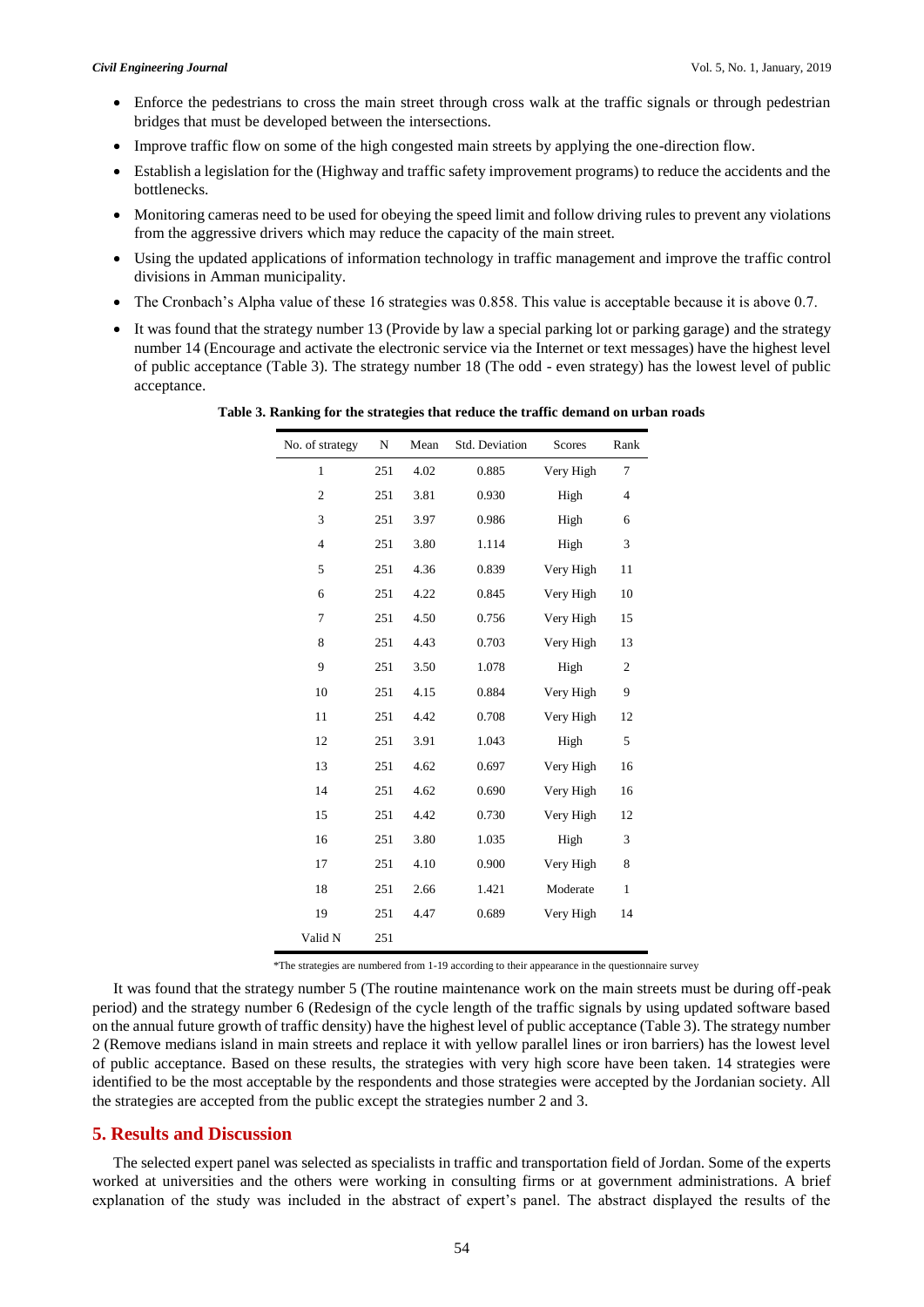questionnaire. An expected reduction rate was described according to the results of the questionnaire results and transportation and traffic sector. A significant four rates were selected for the analysis on basis of the reduction rates given by the experts. These ratios of reductions were 5%, 10%, 15%, and 20% for analysis and improvement at the selected intersection.

#### **5.1. Synchro 8 Software Results on Cased Study**

Synchro 8 software was used to improve and analyse the traffic conditions and geometric conditions as a case study for Al-Bnayat intersection. The different stages associated with the intersection are as follows:

- Stage 1: Evaluation of the existing condition.
- Stage 2: Applying the optimization with existing condition.
- Stage 3: Decreasing the demand volume with 5%, 10%, 15%, and 20%.
- Stage 4: Applying the effect of growth rate for short term period for the next 5 years.
- Stage 5: Changing the geometric condition with demand reduction and increasing the capacity with the traffic demand mentioned at stage 3 (combination between increasing the capacity and decreasing the demand). The capacity was increased by increasing the number of lanes by 5 lanes and 6 lanes for each approach of the selected intersection.
- Stage 6: Repeat stage 5 with growth traffic volumes with reduction of 5%, 10%, 15%, and 20%.

## **5.2. Application of Synchro software output**

Stage 1 was applied to evaluate the existing condition as shown in Table 4. In order to achieve accurate results, many optimization runs were conducted at the selected intersection with 5%, 10%, 15%, and 20% traffic volume reductions. The four streets considered in this analysis included; Abu-Baker Street, Airport, AL-Hurriah, and Al-Quds. The most congested area specified on the basis of results was the Airport; whereas, Abu-Baker Street was least congested. Significant difference in traffic reduction was observed among all the four street after 5%, 10%, 15%, and 20% reduction (Table 4). The results show that the LOS on the intersection is F, the delay is 243.6 sec/veh, and the fuel consumption is 1105 litre/hour (Table 5). The results indicated the worse existing condition on the intersection.

| <b>Traffic Volume</b> |                    |                            |       |              |      |               |      |               |      |               |     |
|-----------------------|--------------------|----------------------------|-------|--------------|------|---------------|------|---------------|------|---------------|-----|
| Approach              | <b>Street name</b> | <b>Existing Conditions</b> |       | 5% Reduction |      | 10% Reduction |      | 15% Reduction |      | 20% Reduction |     |
|                       |                    | $L^*$                      | $T**$ | L            | т    | L             | т    | L             | т    |               | т   |
| 1 (EB)                | Abu-Baker          | 130                        | 401   | 123          | 381  | 117           | 361  | 110           | 341  | 104           | 321 |
| 2(NB)                 | Airport            | 526                        | 1204  | 500          | 1144 | 473           | 1084 | 447           | 1023 | 421           | 963 |
| $3$ (WB)              | Al-Hurriah         | 399                        | 1142  | 379          | 1085 | 359           | 1028 | 339           | 971  | 319           | 914 |
| 4(SB)                 | Al-Ouds            | 298                        | 1184  | 283          | 1125 | 268           | 1066 | 253           | 1006 | 238           | 947 |

|                          | <b>Abu Baker street</b> |             | <b>Airport street</b> |                           | <b>Hurriah-Al street</b> |       | Al-Quds street |             |  |  |
|--------------------------|-------------------------|-------------|-----------------------|---------------------------|--------------------------|-------|----------------|-------------|--|--|
|                          | EB                      |             | NB                    |                           | <b>WB</b>                |       | <b>SB</b>      |             |  |  |
| Approach                 | L                       | T           | L                     | T                         | L                        | T     | L              | T           |  |  |
| Delay (sec/veh)          | 66.5                    | 64.4        | 520.8                 | 335.2                     | 184.7                    | 170.4 | 97.1           | 172.3       |  |  |
| Approach delay (sec/veh) | 64.9                    |             | 391.7                 |                           | 174.1                    |       | 157.2          |             |  |  |
| LOS                      | E                       | $\mathbf E$ | $\mathbf{F}$          | $\boldsymbol{\mathrm{F}}$ | $\mathbf F$              | F     | F              | $\mathbf F$ |  |  |
| V/C Ratio                | 0.4                     | 0.42        | 2.06                  | 1.64                      | 1.24                     | 1.23  | 0.9            | 1.24        |  |  |
|                          |                         |             | <b>Intersection</b>   |                           |                          |       |                |             |  |  |
| Intersection LOS         |                         |             |                       |                           | F                        |       |                |             |  |  |
| Cycle length (sec)       | 180                     |             |                       |                           |                          |       |                |             |  |  |
| Delay (sec/veh)          |                         | 243.6       |                       |                           |                          |       |                |             |  |  |
| Fuel used $(L/hr)$       | 1105                    |             |                       |                           |                          |       |                |             |  |  |

**Table 5. The output results of the existing conditions of Al- Bnayat intersection**

The optimization was repeated with growth rate of 7.8% yearly for each percentage with different geometric conditions (5-lane & 6-lane on each approach). All the results have shown that there is no improvement in LOS in all stages. Stage 6 was depicted as the final stage. The results showed that there was no improvement with the LOS, but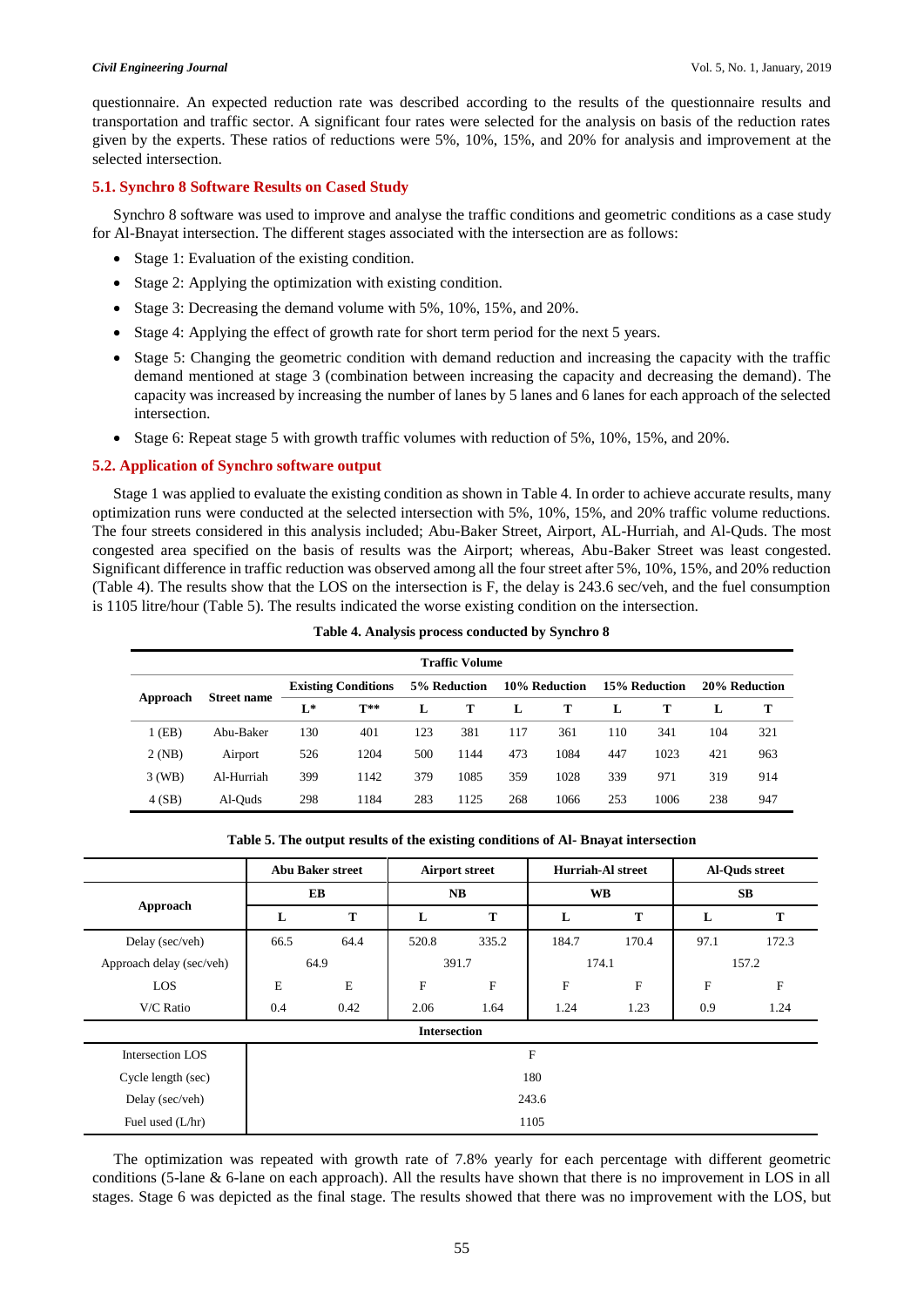there was reduction in delay and fuel consumption. The delay at this condition was 134.2 sec/veh and the fuel consumption was 844 litre/hour (Table 6). The V/C ratio was improved in all approaches to have a significant saving in delay and fuel consumption. The percentage of saving in delay and fuel consumption was 63.6% and 64.8%, respectively.

|                          | <b>Abu-Baker Street</b> |           | <b>Airport street</b> |       | <b>Al-Hurriah street</b> |       | Al-Quds street |                           |
|--------------------------|-------------------------|-----------|-----------------------|-------|--------------------------|-------|----------------|---------------------------|
|                          | EB                      |           | NB                    |       | <b>WB</b>                |       | SB             |                           |
| Approach                 | L                       | T         | L                     | Т     | L                        | T     | L              | T                         |
| Delay (sec/veh)          | 98.1                    | 80.9      | 159.7                 | 140.4 | 148.8                    | 124.3 | 166.4          | 140.3                     |
| Approach delay (sec/veh) | 83.7                    |           | 143.5                 |       | 128.3                    |       | 144.5          |                           |
| LOS                      | F                       | ${\bf F}$ | F                     | F     | F                        | F     | F              | $\boldsymbol{\mathrm{F}}$ |
| V/C Ratio                | 0.68                    | 0.68      | 1.18                  | 1.18  | 1.11                     | 1.12  | 1.16           | 1.16                      |
|                          |                         |           | <b>Intersection</b>   |       |                          |       |                |                           |
| Intersection LOS         |                         |           |                       |       | F                        |       |                |                           |
| Cycle length (sec)       |                         |           |                       |       | 180                      |       |                |                           |
| Delay (sec/veh)          |                         |           | 134.2                 |       |                          |       | 63.6%          |                           |
| Fuel used (L/hr)         |                         |           | 844                   |       |                          |       | 64.8%          |                           |

| Table 6. The output results of the traffic conditions with 20% traffic volume reduction, growth rate of 7.8% and 6 lanes on |
|-----------------------------------------------------------------------------------------------------------------------------|
| each approach                                                                                                               |

\*The percentage of saving is determined from the optimization of growth conditions.

## **6. Conclusion**

The implementation of TDM measures has a significant improvement in performance measures on roads; such as delay, demand-capacity ratio (V/C), and fuel consumption. The final analysis by Synchro showed significant reduction on total intersection delays and fuel consumption. The strategies that aim to reduce traffic demand and increase the capacity have more acceptance as compared to the strategies that aim to decrease the traffic demand only. The LOS on the case study was not improved significantly because the selected intersection had the worst traffic conditions in Jordan and high traffic demand. TDM measures were applied on other intersection or urban roads, which had lower traffic demand. The traffic condition would be worse in the next five years with a traffic growth rate of 7.8%. Therefore, the ride-sharing strategies are very suitable strategies to be applied in Jordan. Congestion pricing strategy is not acceptable from public in Jordan; therefore, it needs extensive study to convince people for using this strategy. The study has contributed to the literature in two ways. The proposed approach is helpful for decision makers to select the most appropriate TDM strategy that could be applied on Jordan roads. It also specifies the importance of such strategies on urban roads, where there will be a significant saving in delay and fuel consumption. The efforts of all ministries and government institutions must cooperate together to solve the congestion problem in Amman by imposing the appropriate travel demand management strategies in Jordanian society.

The study in general can be implemented in different cities and with numerous scenarios of traffic congestion. Proper strategies, which have acceptance from the Jordanian society, can be implemented on other intersection and urban segments that would enhance the transportation network around the country. Continuous studies effect of TDM strategies with TSM can be implemented with ITS policies. Development of specific periodic maintenance of roads is necessary, where the routine maintenance work on the main streets must be during off-peak period and preferably in the evening time.

During peak traffic periods, the moving of trucks in main streets should be prohibited and allowed to drive only during the evening periods to deliver the services. When developing traffic programs, it is necessary to take into account the future population growth and increment in number of vehicles. The construction of new stores and malls should be restricted on the sides of the main streets. In order to prevent any violations from aggressive drivers, monitoring cameras are used for obeying the low speed limit and follow the driving rules, which may reduce the capacity of Main Street. The socio-economic factors are very important to be considered in the future research of TDM in Jordan.

## **7. Acknowledgement**

The authors are very thankful to all the associated personnel in any reference that contributed in/for the purpose of this research.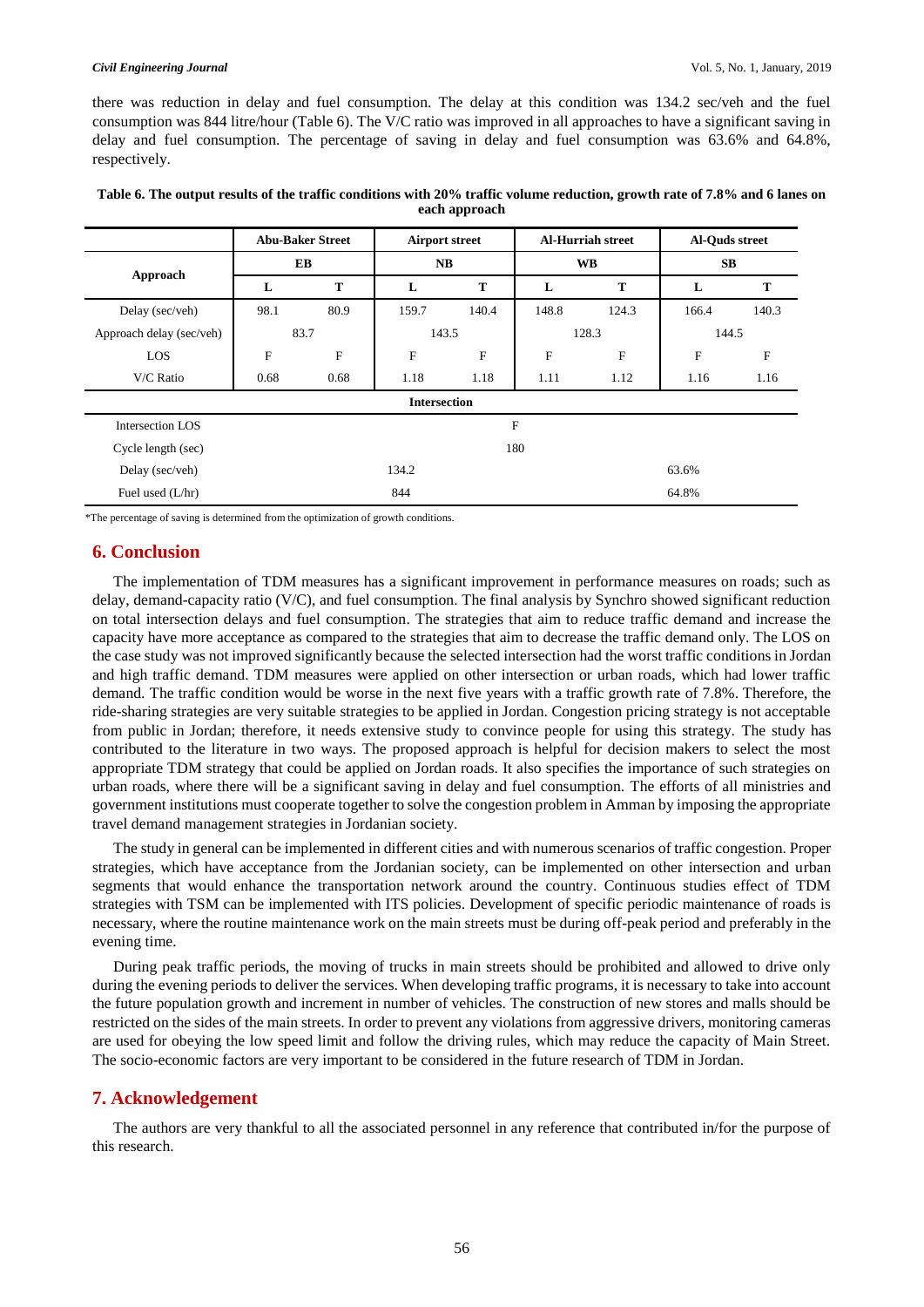## **8. Conflicts of Interest**

The authors declare no conflict of interest.

## **9. References**

[1] Department of Statistics in Jordan website. 2015. Retrieved from http://census.dos.gov.jo/. Accessed at 15 Nov 2015.

[2] Siddique A, Iffat S. Effects of traffic demand management in reduction of congestion in Dhaka city. In4th Annual Paper Meet and 1st Civil Engineering Congress, Dhaka, Bangladesh 2011.

[3] Bauza R, Gozálvez J. "Traffic congestion detection in large-scale scenarios using vehicle-to-vehicle communications." Journal of Network and Computer Applications. 2013 Sep 1; 36(5):1295-307. DOI: https://doi.org/10.1016/j.jnca.2012.02.007.

[4] Won S, Cho SE, Kim S. "The neighbourhood effects of new road infrastructure: Transformation of urban settlements and resident's socioeconomic characteristics in Danang, Vietnam." Habitat International. 2015 Dec 1; 50:169-79.doi: 10.1016/j.habitatint.2015.08.037.

[5] Rahman SM, Al-Ahmadi HM. "Evaluation of transportation demand management (TDM) strategies and its prospect in Saudi Arabia." Jordan Journal of Civil Engineering (JJCE). 2010; 4:1.

[6] Eikenberry A, Maher C, Grant F, Kim J. Enhancing Transportation Demand Management Options at the University of Nebraska at Omaha: The Costs, Benefits and Challenges of Implementation. 2015.

[7] Bricka S, Moran M, Miller K, Hudson J. The Future of TDM: Technology and Demographic Shifts and Their Implications for Transportation Demand Management. 2015.

[8] Sharif MB, Khan AH, Yousaf M. "Transportation Demand Management Models for Transportation System of Pakistan." Pakistan Journal of Science. 2012 Sep 1; 64(3).

[9] Hai TH, Hiep DV. Transportation Demand Management: a Solution to Reduce Congestion and Towards a Sustainable Transportation in Hanoi. InProceedings of the Eastern Asia Society for Transportation Studies 2013 (Vol. 9, p. 2013)."

[10] Pojani D, Stead D. "Sustainable urban transport in the developing world: beyond megacities." Sustainability. 2015; 7(6):7784- 805.

[11] Mahmood M, Bashar MA, Akhter S. "Traffic management system and travel demand management (tdm) strategies: suggestions for urban cities in Bangladesh." Asian Journal of Management and Humanity Sciences. 2009 Sep 1; 4(2-3):161-78.

[12] The Driver and vehicle licensing directorate belonging to Public security directorate. 2015.

[13] Hasnine MS, Weiss A, Nurul Habib K. "Development of an employer-based transportation demand management strategy evaluation tool with an advanced discrete choice model in its core." Transportation Research Record: Journal of the Transportation Research Board. 2016 Oct 1(2542):65-74. doi: 10.3141/2542-08.

[14] Jadaan K, Al-Hyari I, Naghawi H, Ammourah R, Al Nabulsi Z. "Traffic Safety in Jordan: Magnitude, Cost and Potential Countermeasures." J. of Traffic and Logistics Engineering. 2013 Jun; 1(1):54-7.

[15] Alwrikat, A. R. A study by Greater Amman Municipality, at National Days of Urban Transport which held in Ministry of Transport. 2015.

[16] The Ministry of Public Works. 2018 Website: http://www.mpwh.gov.jo.

[17] Google Earth Application, 2013.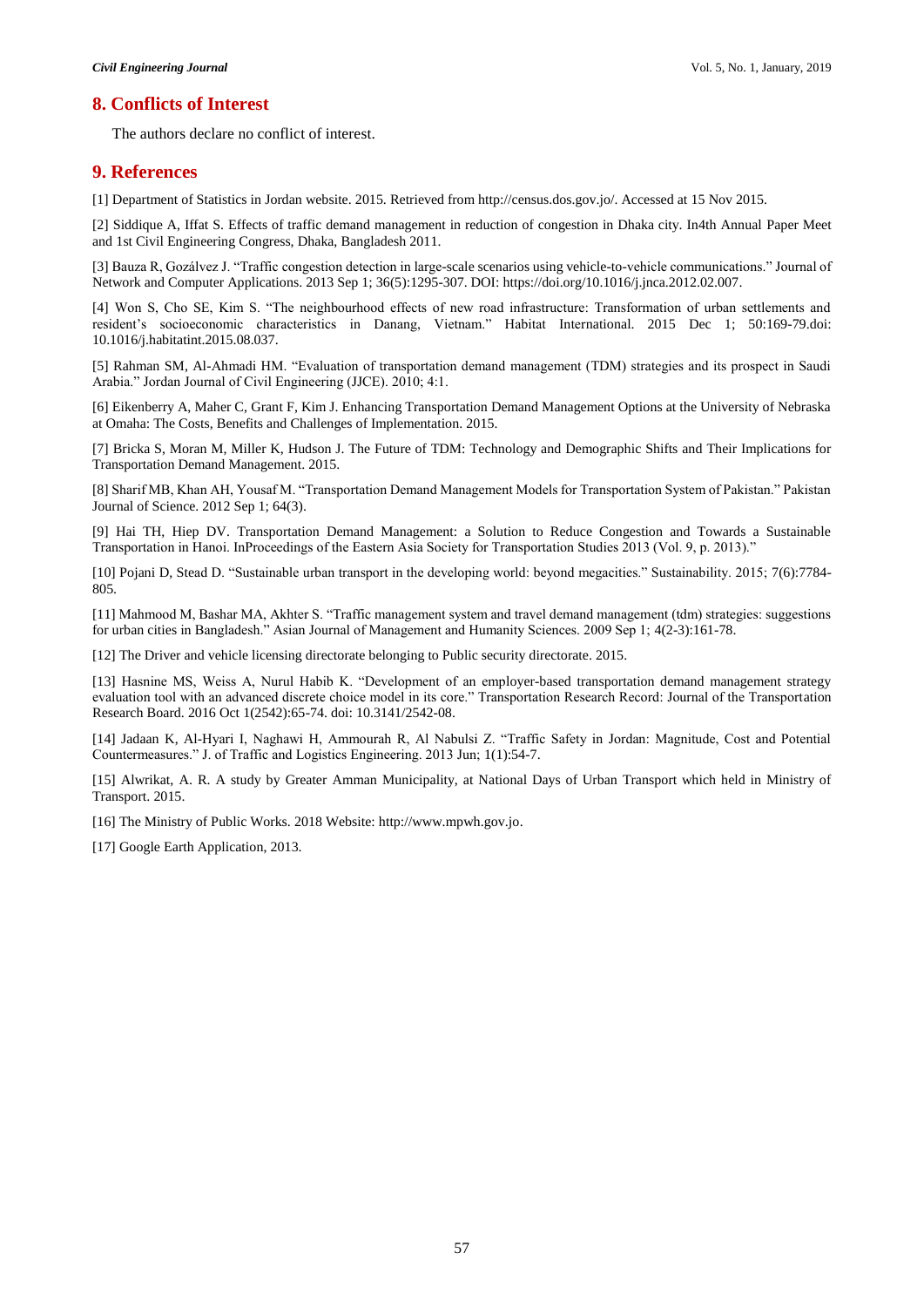# **Appendix I**

**1. Have you ever heard about TDM strategies before?**  Yes

No

## **2. What is your opinion about these strategies (as described above)?**

Very Positive Positive Neutral Negative Very negative

## **3. Age (years)**

- 18 20
- 20 25 25 - 30
- 30 35
- $35 40$
- 40 45
- 45 50
- 50 55
- $55 60$
- 60 65  $65 - 70$

## **4. Gender:**

Male Female

## **5. Do you have a driver's license?** Yes

No

## **6. Do you own a car?** Yes No

## **7. What is the level of your education?**

Bachelor Postgraduate degrees (Master .MA, PhD)

## **8. What is your current job?**

Full time work Part time work Unemployed Retired Student

## **9. Sector you working in:**

Private sector employee Officer or director in the private sector Government sector employee Officer or director in the government sector

# **10.Income level in the Jordanian dinar:**

Less than 300 JD 300 - <600 JD 600- <900 JD More than 900 JD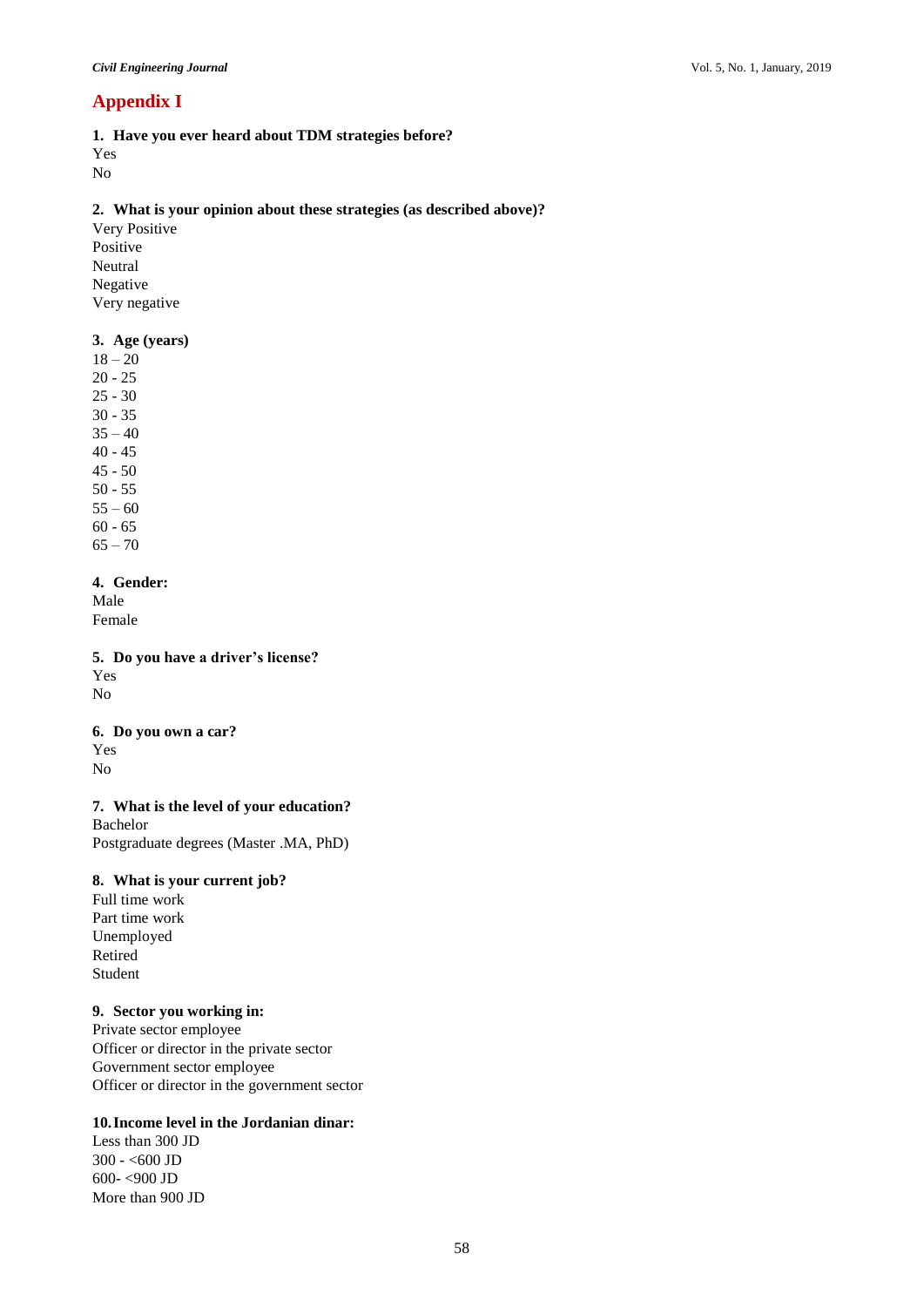### **11. I have problem with traffic congestion during my trip to work**

Always Sometimes Rarely

### **12. My daily trip to work is during peak time of traffic flow**

Always Sometimes Rarely

The following MCQ describe the transportation demand managements strategies, these strategies are divided into two sections:

- The first one includes strategies that reduce the demand on the high Congested Urban Arterial Streets and the second section includes strategies that increase the capacity on the high Congested Urban Arterial Streets.

Show your acceptance of each type of the strategies by choosing one of the following answers (Strongly agree, Agree, Fair, Disagree, strongly disagree).

| No.            | The strategy                                                                                                                                                                                                            | <b>Strongly</b><br>Agree | Agree | Fair | <b>Disagree</b> | <b>Strongly</b><br>disagree |
|----------------|-------------------------------------------------------------------------------------------------------------------------------------------------------------------------------------------------------------------------|--------------------------|-------|------|-----------------|-----------------------------|
| $\mathbf{1}$   | Encourage the culture of transportation in groups, from and to the work using a<br>single private car with 2-4 passengers. (Carpooling)                                                                                 |                          |       |      |                 |                             |
| $\overline{2}$ | Encourage using medium-sized car with 5 to 8 passengers. (Vanpooling)                                                                                                                                                   |                          |       |      |                 |                             |
| 3              | Encourage using medium-sized of public and private buses with 10 to 20<br>passengers.                                                                                                                                   |                          |       |      |                 |                             |
| 4              | Encourage using large public transportation buses with 20 to 40 passengers.                                                                                                                                             |                          |       |      |                 |                             |
| 5              | Provide the vehicles that were contained in paragraphs 2, 3, 4, by the official and<br>semi-official institutions and by the private sector.                                                                            |                          |       |      |                 |                             |
| 6              | Provide financial incentives for employees and workers who used the vehicles<br>mentioned in paragraphs 2, 3, 4.                                                                                                        |                          |       |      |                 |                             |
| $\tau$         | Prohibit street parking on main street through the Coordination between the<br>Ministry of Transportation, the Greater Amman Municipality, the Public Security<br>and the Traffic Department.                           |                          |       |      |                 |                             |
| 8              | Identify special lanes on both sides of the main streets to be used by vehicles<br>described in paragraphs 1,2,3,4 after prohibiting on street parking (HOVL).                                                          |                          |       |      |                 |                             |
| 9              | Allow street parking on the minor streets that are connected with the main streets.                                                                                                                                     |                          |       |      |                 |                             |
| 10             | Develop an off-street parking (parking lot) with cheap prices, and with distances<br>of no more than 0.5 km along the sides of the main streets.                                                                        |                          |       |      |                 |                             |
| 11             | Construct a multi-story building for parking (Parking Garage) with a distance<br>between $(1 - 2)$ km along the main streets.                                                                                           |                          |       |      |                 |                             |
| 12             | Encourage electronic work at home (On-line working or tele-working) with a rate<br>of 10-20% of the workers at the departments and institutions in the private sector.                                                  |                          |       |      |                 |                             |
| 13             | Provide a low special parking lot or parking garage for all the government<br>departments and the private sector such as shopping centres, malls, schools, and<br>universities, etc.                                    |                          |       |      |                 |                             |
| 14             | Encourage and activate the electronic service via the Internet or text messages<br>(SMS) and the completion of transactions of the citizens without personal<br>interview, including the payment of taxes or bills etc. |                          |       |      |                 |                             |
| 15             | Send service instructions described in paragraph 14 to all employees and workers<br>and post on social media.                                                                                                           |                          |       |      |                 |                             |
| 16             | Encourage on-line shopping or tele-shopping with special Delivery Service<br>(Delivery to home).                                                                                                                        |                          |       |      |                 |                             |
| 17             | Encourage using the coordinated mobility by using car first and then moving to<br>the public transportation, by creating a parking at the beginning and the end of the<br>transfer lines, (Park and Ride).              |                          |       |      |                 |                             |
| 18             | Using (odd – even) system for a private car only that allows cars ending in odd or<br>even numbers for moving between day and other day (except taxis, public car and<br>buses.                                         |                          |       |      |                 |                             |
| 19             | Developing a legislation for (Traffic Impact Study) for any building that is in plan<br>to be constructed. Such as a commercial centre, shopping centre, hotels, hospital<br>building etc.                              |                          |       |      |                 |                             |

**First:** Strategies that reduce the Traffic demand on the high Congested Urban Arterial Streets